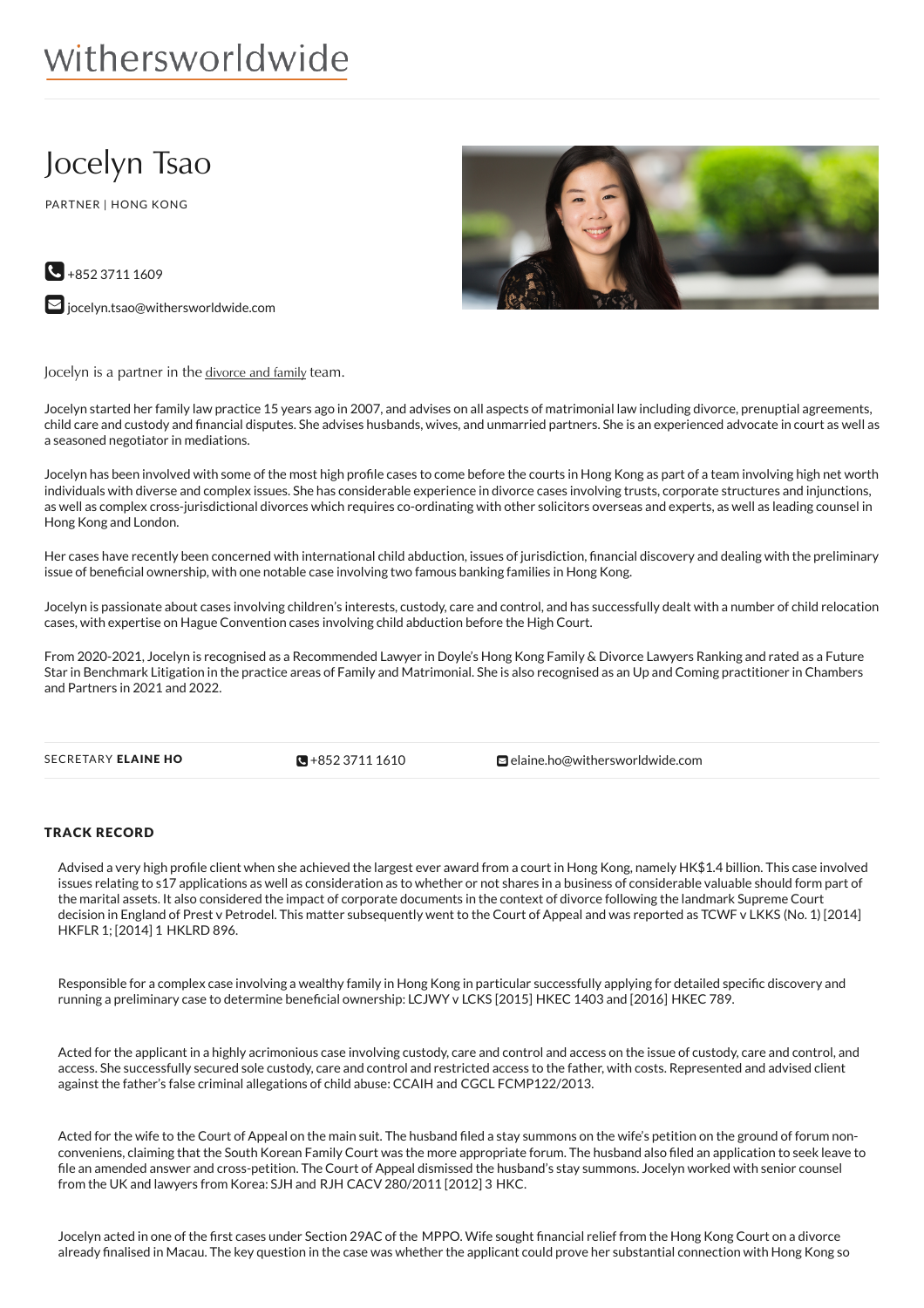that the Hong Kong courts would have jurisdiction to hear the matter: CMC and WPM FCMP59/2012 [2012] HKEC 1257.

#### ADMISSIONS

Hong Kong, 2009

#### PUBLICATIONS

'Enforcement and recognition of matrimonial orders between Hong Kong and the Mainland', Feb 2022, co-author

\_'Parental choices over vaccinations and how it relates to custody in Hong Kong'\_- Jan 2022, co-author

\_'Parental rights for same-sex partners in Hong Kong and Singapore'[\\_,](https://www.withersworldwide.com/en-gb/insight/parental-rights-for-same-sex-partners_1) Dec 2021, co-author

'Parental rights of unmarried fathers in Hong Kong'- July 2021, author

'Hong Kong: Parental rights for same-sex partners'- June 2021, co-author

'Why Mediation Should be Used to Resolve Child Custody Disputes in Hong Kong,' Hong Kong Lawyer - January 2020, co-author

'Why splitting assets down the middle may not be fair in some divorce cases' , SCMP - October 2013

'International Aspects of Child Abduction in Asia Pacific', IAML - 2013

#### MEMBERSHIPS

- **Hong Kong Family Law Association**
- **Law Society of Hong Kong**

#### **TALKS**

'Protecting ones' wealth in the event of <sup>a</sup> divorce', Dec 2021

'Pro Bono Hong Kong Seminar on Family Law '- Pro Bono, Nov 2021

'Divorce across multiple jurisdictions' and 'The Protection of Assets in Trusts', Transcontinental Trusts Asia Conference - March 2015

'香港律師會法律周:知法守法", TVB legal programme, Hong Kong Law Week Special - 2011

#### EDUCATION

University of Hong Kong, LLB, PCLL

LANGUAGES CANTONESE ENGLISH

### DATES

JOINED: 2012